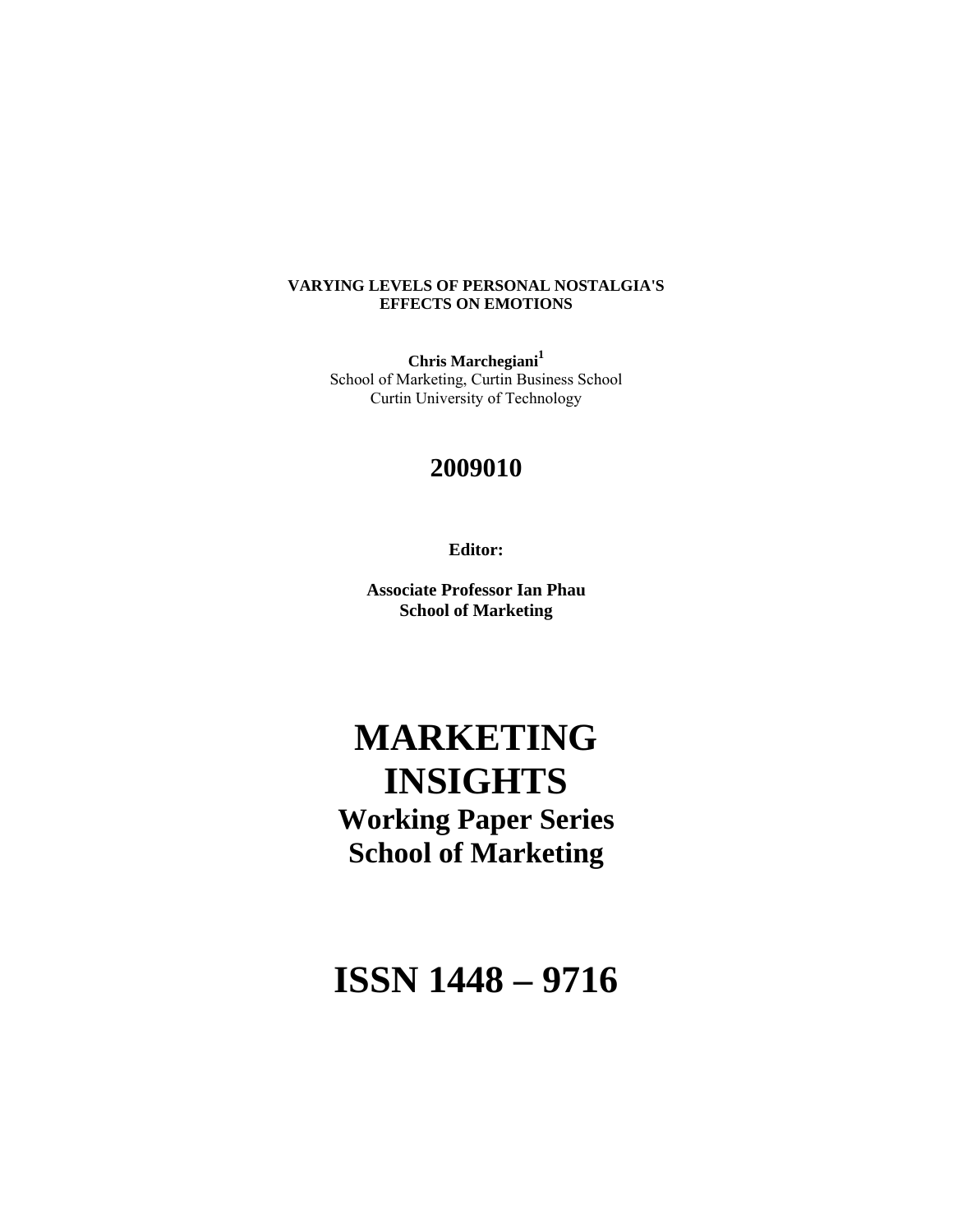# **1 Corresponding author:**

Chris Marchegiani School of Marketing, Curtin Business School Curtin University of Technology GPO BOX U1987 Perth, WA 6845 Australia Tel (+61 8) 9266 7735 Fax (+61 8) 9266 3937 Email: chris.marchegiani@cbs.curtin.edu.au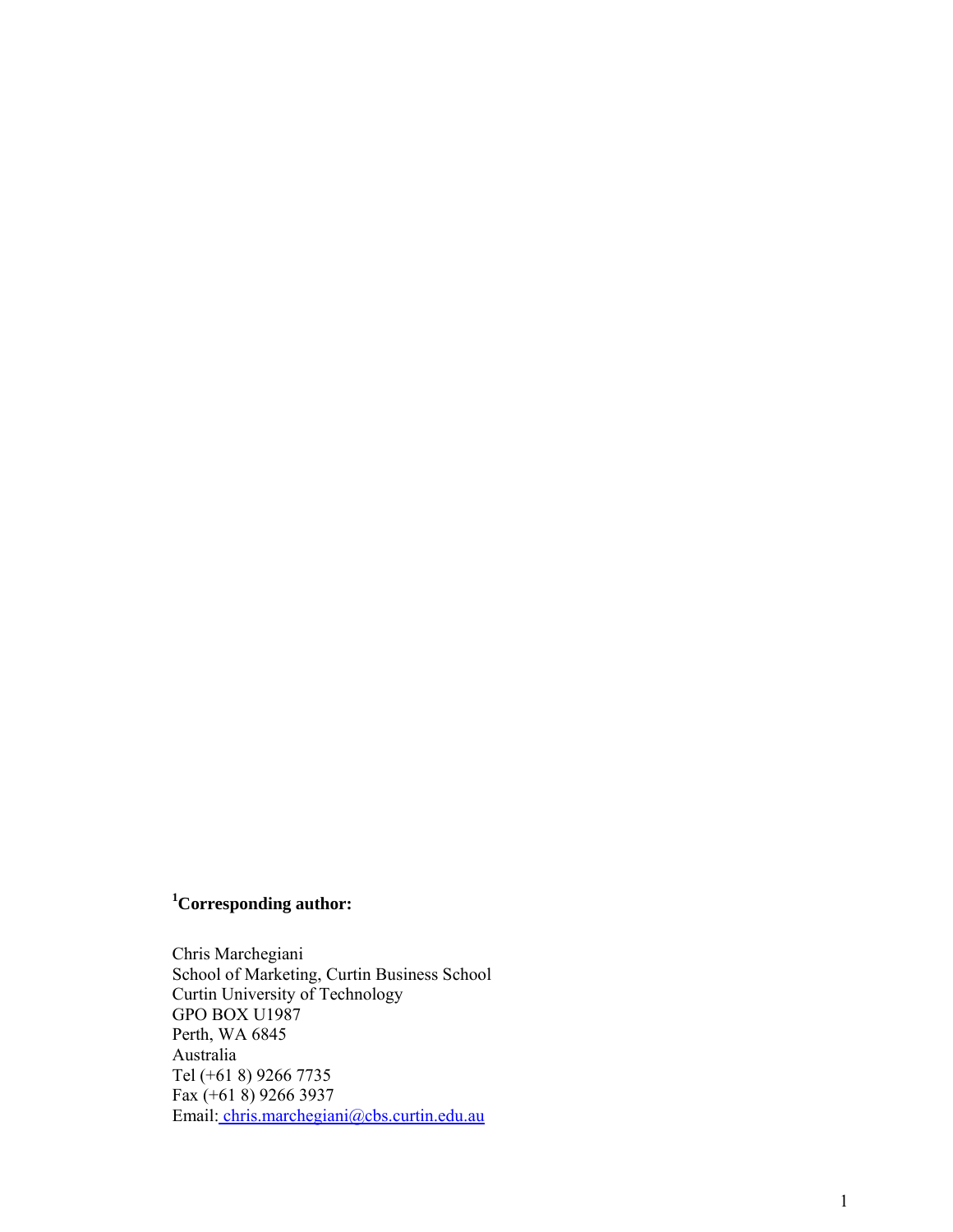#### **VARYING LEVELS OF PERSONAL NOSTALGIA'S EFFECTS ON EMOTIONS**

#### **ABSTRACT**

Using experimental research design this research examines changes in emotions of 514 respondents experiencing varying intensities of Personal Nostalgia when exposed to advertising. Six emotions related to Personal Nostalgia are examined and subjects divided into three intensity groups. Mixed results are found with certain emotions significantly more prevailing under particular intensity levels, while other emotions have no significant change. Results are discussed. This research provides previously unknown insights into the particular emotions encountered by respondents experiencing specifically Personal Nostalgia as opposed to the unified view commonly taken. It also indicates the intensity of Personal Nostalgia needed to significantly affect emotions.

# **INTRODUCTION**

'Personal Nostalgia' is referred to as responses generated from a personally remembered past ('the way *I* was'), while 'Historical Nostalgia' are responses generated from a time in history that the respondent did not experience directly, even a time before they were born ('the way *it* was') (Stern 1992; Havlena and Holak 1991). Nostalgia as two distinct appeals has been discussed by a number of academics (e.g. Baker and Kennedy 1994; Batcho 1995; Havlena and Holak 1991; Hirsch 1992; Holak and Havlena 1992; Stern 1992). These two nostalgic reactions are expected to be distinctly different due in part to the type of cognitive response taking place, with Personal Nostalgia dealing with a form of autobiographical or personal connection cognition (e.g. Krugman 1967; Sujan, Bettman, and Baumgartner 1993; Brewer 1986; Neisser 1988; Belk 1990; Davis 1979; Stern 1992) and Historical Nostalgia dealing with more collective or virtual memory (e.g. Halbwachs 1950, 1992; Holak, Matveev, and Havlena 2008). As such, the emotions felt by those experiencing these two nostalgic reactions are also expected to differ. A previous study has indicated six emotions relevant specifically to Personal Nostalgia (Marchegiani and Phau 2009). However, the degree to which these emotions are felt is expected to change as a result of the level of Personal Nostalgia being experienced. This research explores this postulation. Further underpinnings and hypothesis development is discussed, before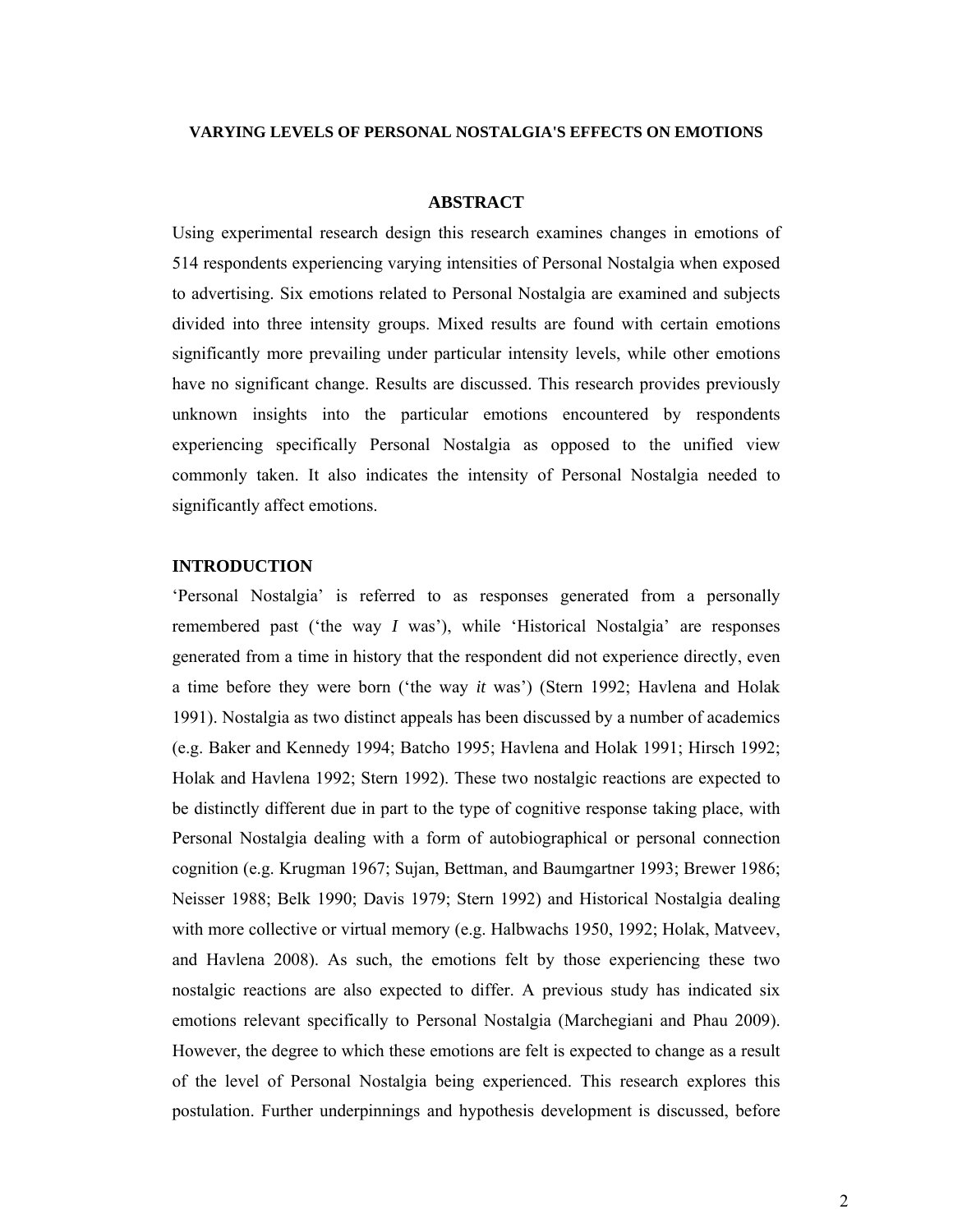method and analysis are revealed. Finally, the results, implications, limitation and future directions are conferred.

# **BACKGROUND, UNDERPINNINGS AND HYPOTHESIS DEVELOPMENT**

Richins (1997) defines emotion as being a 'valenced affective reaction to perceptions of situations'. The concept that consumers may have affective reactions to commercial stimulus is well ingrained in the literature. Affect denotes the emotion or feeling reactions of the consumer. The term 'affect' may be used to encompass all emotions, moods, feelings and drivers (Batra and Ray 1986; Taylor 2000). The terms 'emotions' and 'feelings' are also used synonymously in literature (Burke and Edell 1989; Homer and Yoon 1992). Empirical evidence indicating that advertising can create feeling states that ultimately influence attitudes and purchase behaviour already exists (Holbrook and Batra 1987a). Edell and Burke (1987) reported on how the 'feelings' of consumers have an effect on a consumer's attitude towards the advertisement (Aad), and in turn attitude towards the brand, purchase intentions, ad recall and more may be effected (Dube et al. 2003). It is also worthwhile to note that as shown in Brown, Homer and Inman (1998), ad-evoked feeling influence brand attitudes independently of attribute beliefs (e.g. Batra and Ray 1986, Burke and Edell 1989, Mitchell and Olson 1981; Stayman and Aaker 1988). These and more studies clearly show the importance of understanding emotions when using any advertising appeal.

A range of emotions experienced has been found in nostalgic advertising, including warmth, joy, gratitude, affection, and innocence (Holak and Havlena 1998). Holak and Havlena (1998) also make the connection of these 'positive' emotions being linked to sadness and desire to produce an affective response. The concept of 'negative nostalgia' is also discussed in previous studies (Muehling and Sprott 2004). This corresponds with the research (Baker and Kennedy 1994; Havlena and Holak 1991; Hirsch 1992; Holak and Havlena 1992) in which researchers have identified nostalgia as a 'bittersweet emotion' such as 'sadness and a sense of loss' (Holak and Havlena 1998; Johnson-Laird and Oatley 1989). This view supports Larsen, McGraw and Cacioppo (2001) view of 'happy and sad' emotions as 'bivariate' rather than bipolar reactions. Holak and Havlena (1998) also found that use of the Pleasure, Arousal, Dominance (PAD) scale, a commonly used scale for testing emotions, was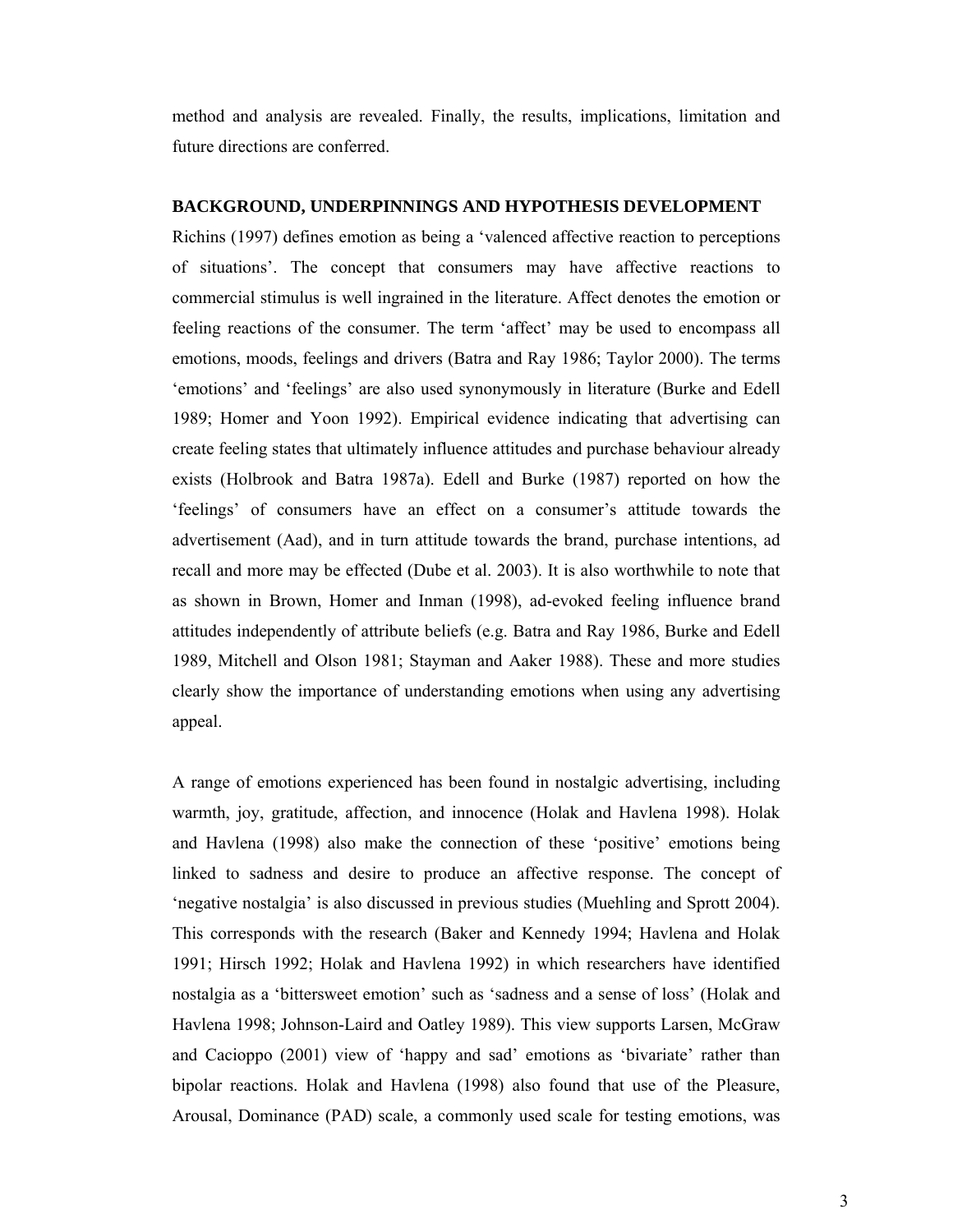not greatly useful in nostalgia studies as simply characterising an experience as pleasant, arousing or dominant (and their opposites) did not capture the richness revealed in the range of discrete emotions in nostalgic experiences. The view of nostalgic emotions as complex and requiring a high degree of cognitive appraisal is support by other studies (e.g. Johnson-Laird and Oatley 1989; Sedikides, Wildschut and Baden 2004). Using items from the Standardised Emotion Profile (SEP) (Holbrook and Batra 1987b), Holak and Havlena (1998) identified Tenderness, Irritation, Elation, Loss, Fear and Serenity as emotions in examining nostalgic experiences. However, no studies have empirically explored emotions under the varying levels of intensity under each specific type of nostalgic appeal independently of each other.

The two nostalgic appeals mentioned have received some attention (e.g. Baker and Kennedy 1994; Batcho 1995; Havlena and Holak 1991; Hirsch 1992; Holak and Havlena 1992; Marchegiani and Phau in press; Stern 1992). However, despite indications from the literature that the two response types may be distinctly different in terms of consumer reactions (e.g. Marchegiani and Phau in press) empirical studies have not been undertaken. The same previously discussed expectation that Personal vs. Historical Nostalgia by definition is dealing with autobiographical vs. collective / virtual cognitive responses is also used in suggesting that the emotional reactions of respondents under these two reactions will also change. Marchegiani and Phau (2009) comparatively emotions under the two specific nostalgic responses and indicate six emotions specific to Personal Nostalgia. However, no analysis of how these emotions change dependent on the intensity of this specific nostalgic response was undertaken. However, it is expected that as the level of Personal Nostalgia significantly rises, so should the level of emotions being experienced. This is based on the theory that increasing autobiographical / self-referencing reactions (although studied as cognitive responses) should have a corresponding increase in salience (Greenwald 1968; Nelson 1993). Muehling and Sprott's (2004) study on nostalgia also supported the fact that the most salient thoughts of respondents exposed to a nostalgia evoking advertisement were those that made a connection (often personal) to something from the past. As cognition and emotions are commonly discussed as effecting one another (MacKenzie, Lutz and Belch 1986; Petty and Cacioppo 1986; Vakratsas and Ambler 1999) we also expect this increase in self referencing to have an effect on the intensity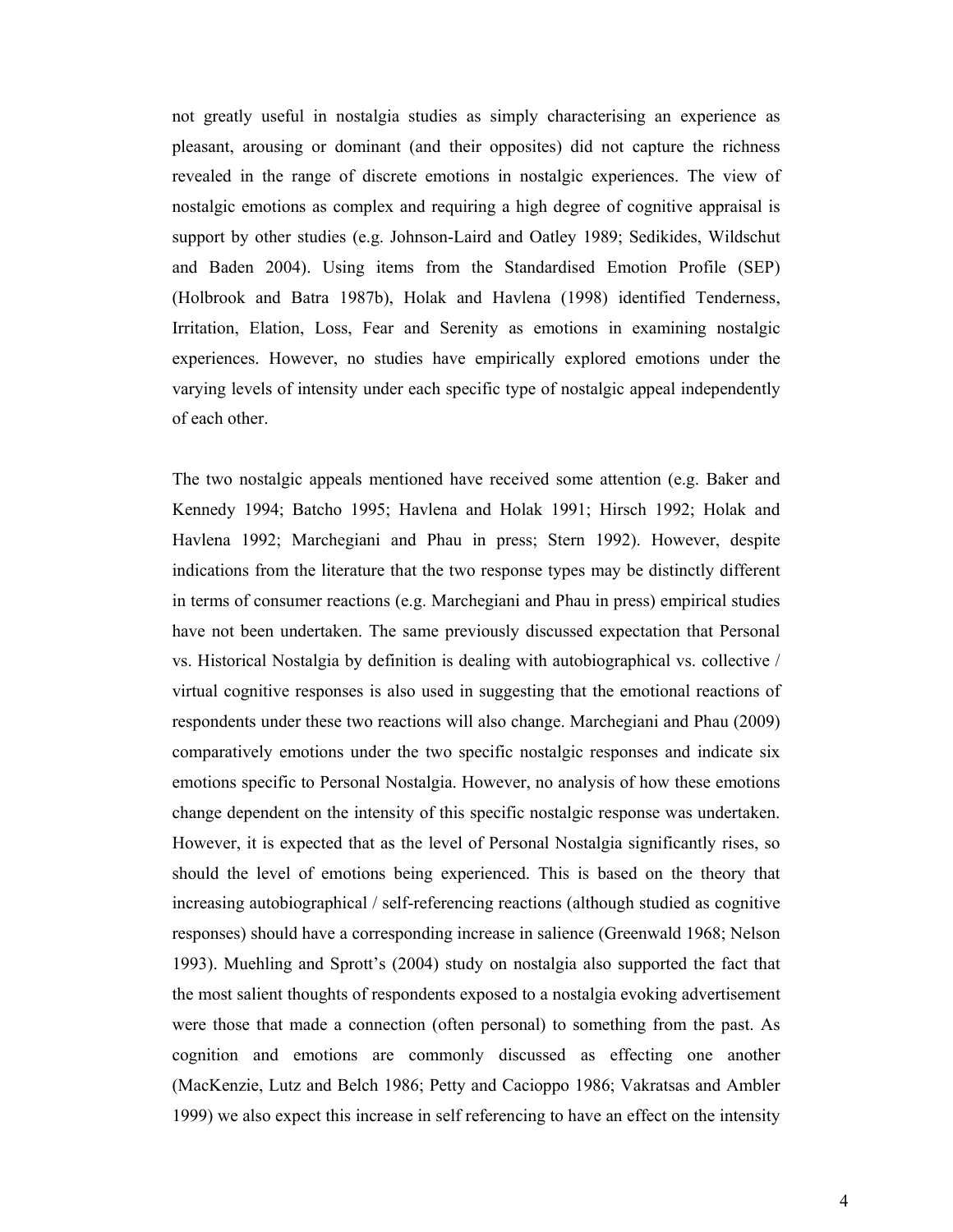of emotions being experienced. This study examines this reactions as sets the hypothesis that an increase in Personal Nostalgia (in this case between Low, Mid, and High) will result in a corresponding increase in the intensity of the emotions experienced.

#### **METHOD, SAMPLE, AND MEASURES**

An experimental research design was used with respondents exposed to two adverts laden with nostalgic cues. Manipulation checks capable of measuring specifically for Personal and Historical Nostalgia was used to identify respondents experiencing specifically Personal Nostalgia, thus separating out those experiencing the other form of nostalgia. This resulted in 514 subjects for analysis. Student sample was used as it provided a relatively homogenous sample in terms of life station and age, as well as being representative of general consumers (DelVecchio 2000; Yavas 1994). These subjected were split into three groups of Low, Mid, or High intensity levels of Personal Nostalgia, as judged by the Personal Nostalgia Scale generated using interquartile range. This resulted in the number of respondents for each group is as follows; Low group ( $n = 128$ ), Mid group ( $n = 258$ ), High group ( $n = 128$ ). ANOVA showed each group's mean score of the Personal Nostalgia Scale was significantly greater than the lower groups (Welch  $F(2, 262.25) = 1117.50$ ,  $p < .05$ ). Cronbach's Alpha for the scale was also acceptable ( $\alpha = 0.89$ ). No significant difference in age was found between the three groups  $(F(2, 511) = 0.156, p > .05)$ . Emotions were measured based on a scale comprised of items from Holbrook and Batra's (1987) Standardised Emotion Profile (SEP). Holak and Havlena's (1998) also used a selection of these items in their study of nostalgia. Three items from the 'warmth' dimension from Burke and Edell (1989), and 3 items developed from review of the literature were also included. This resulted in 57 items to measure emotions in those experiencing Personal Nostalgia. Demographics were also collected. A previous study using these respondents identified six emotions, Negative / Irritation, Upbeat / Elation, Serenity / Calm, Warm / Tender, Uninvolved, and Powerless / Regret. ANOVA is used to compare the mean scores of these components between each of the three groups in order to show any significant change.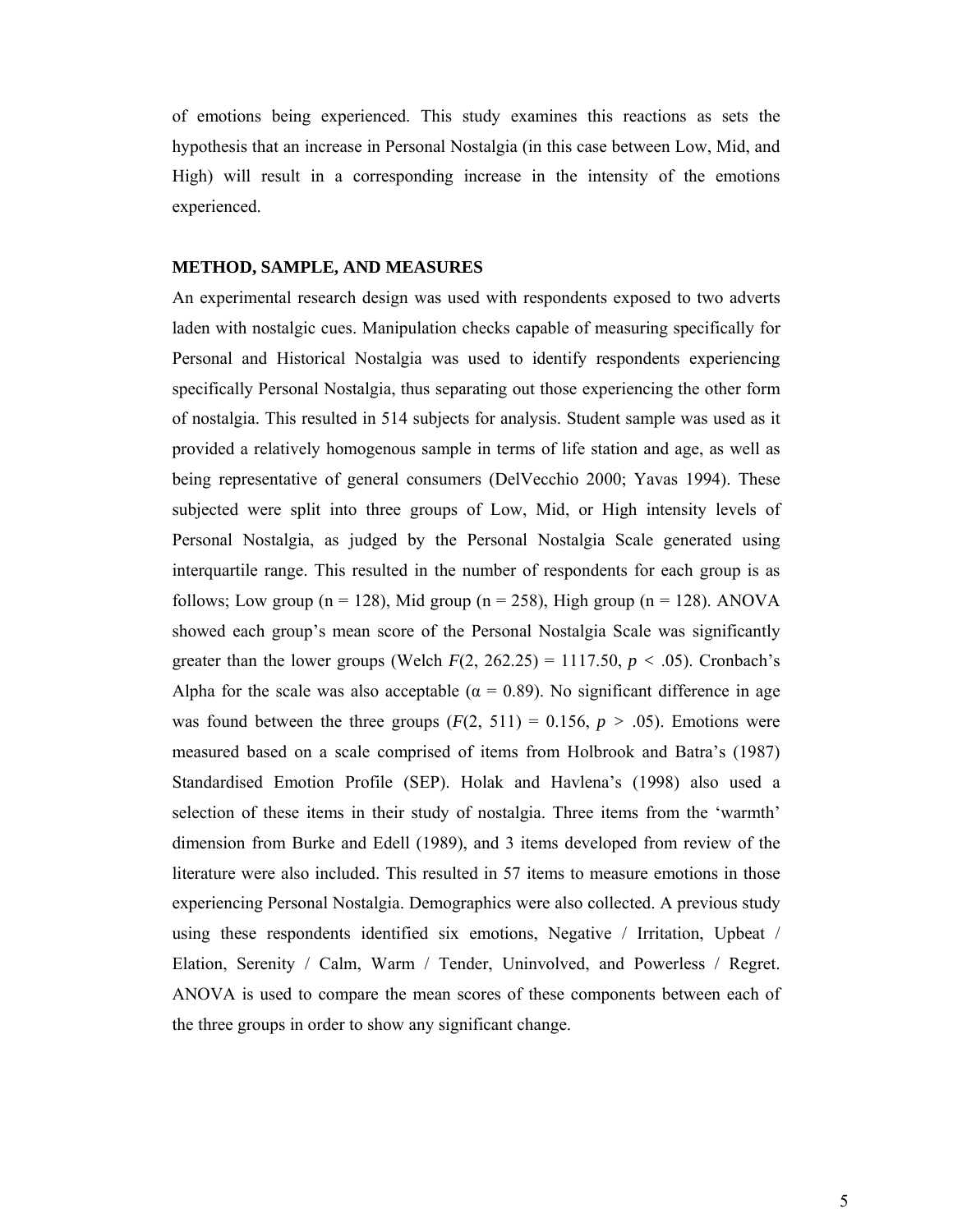# **RESULTS AND DISCUSSION**

Results are discussed based on each emotion. Table 1 also provides a comprehensive summary of the results including Mean and Standard Deviation scores.

#### **Negative / Irritation**

ANOVA shows that the level of Personal Nostalgia being elicited has no significant effect on the negative/irritation emotion  $(F(2, 511) = 1.61, p > .05)$ . We can see that the emotion did decrease as the level of Personal Nostalgia increased, but this was not to a significant amount. It is noted that the level of this emotion could be considered low across all levels of Personal Nostalgia, and in comparison to a non-nostalgic advert it may be significantly lower, although this is unable to prove with the current information in this study. However, the purpose of this study in comparing the emotion between levels of Personal Nostalgia is achieved.

#### **Upbeat / Elation**

ANOVA shows that the level of Personal Nostalgia being elicited has a significant effect on the upbeat/elation emotion at each level (Welch  $F(2, 255.52) = 35.40$ ,  $p <$ .05). This indicates that it is worthwhile to attempt to make respondents feel a High level of Personal Nostalgia as it significantly increases this emotion. This positive response may transfer to other consumer responses. This should be examined in future studies. Furthermore, the items in this emotion seem to be indicating a general positive emotion rather than related to specifically nostalgia. An increase in such emotions is a worthwhile result as it may indicate a positive increase across all aspects of the viewing experience as a result of the increase in Personal Nostalgia.

## **Serenity / Calm**

ANOVA shows that the level of Personal Nostalgia being elicited has a significant effect on the serenity / calm emotion at each level  $(F(2, 511) = 28.37, p < .05)$ . This indicates that it is worthwhile to attempt to make respondents feel a High level of Personal Nostalgia as it will significantly increase this positive emotion. The serenity / calm emotion is likely to be strongly connected with the respondent's increasingly autobiographical cognitive response as Personal Nostalgia rises. It is widely accepted that people often resort to nostalgia related response when feeling under threat as a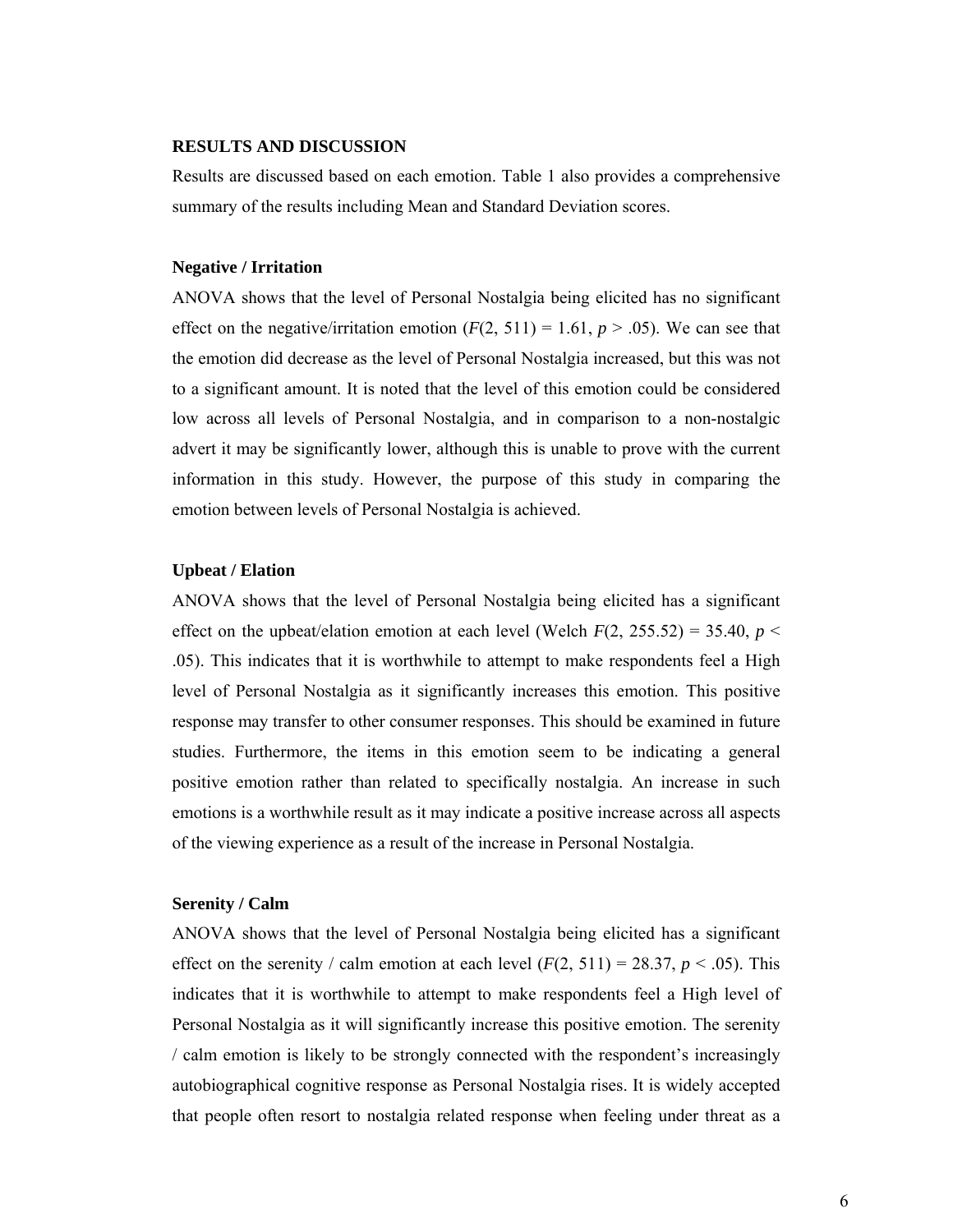coping mechanism (e.g. Sedikides, Wildschut and Baden 2004) as the past is perceived as 'safe' and less complicated. Increase in the serene / calm emotions would be likely in this scenario, as is shown in these results.

#### **Warm / Tender**

ANOVA shows the level of Personal Nostalgia being elicited has a significant effect on the warm / tender emotion at each level  $(F(2, 511) = 17.38, p < .05)$ . This indicates an attempt to make respondents feel a High level of Personal Nostalgia is worthwhile, as it significantly increases this emotion. The warm / tender emotion is perhaps one of the most commonly explored emotions under the nostalgic context (e.g. Holak and Havlena 1998). Like the serenity / calm emotion, feelings of warmth / tenderness are an unsurprising result of an increase in Personal Nostalgia but have been empirically unproven until now.

# **Uninvolved**

ANOVA shows significant changes in the uninvolved emotion as the level of Personal Nostalgia increases from the Low to High groups, but no change in comparing Low to Mid or Mid to High (Welch  $F(2, 249.00) = 5.22$ ,  $p < .05$ ). This indicates that it is necessary to cause the respondent to achieve at least the High level of Personal Nostalgia intensity should any significant affect on this emotion be desired. This result is supported by the literature that suggests that people feeling Personal Nostalgia (in this case, a High amount compared to the Low amount) will likely draw upon Autobiographical Memory to construct their responses. This emotion of 'uninvolved' shows the level of uninvolvement significantly decreasing as the level of Personal Nostalgia (hence more personal involvement) increases to the High level, as result perfectly in context to the underpinnings and findings so far of this research.

#### **Powerless / Regret**

ANOVA shows that the level of Personal Nostalgia being elicited has no significant effect on the powerless / regret emotion  $(F(2, 511) = .38, p > .05)$ . This is a somewhat surprising as it was expected that this emotion would increase with Personal Nostalgia. This could be due to the nature of the advertisement used. While negative emotions are usually a concern this may not be a case for nostalgia. Previous authors have discussed nostalgia as 'bittersweet' or as 'sadness and a sense of loss' (Muehling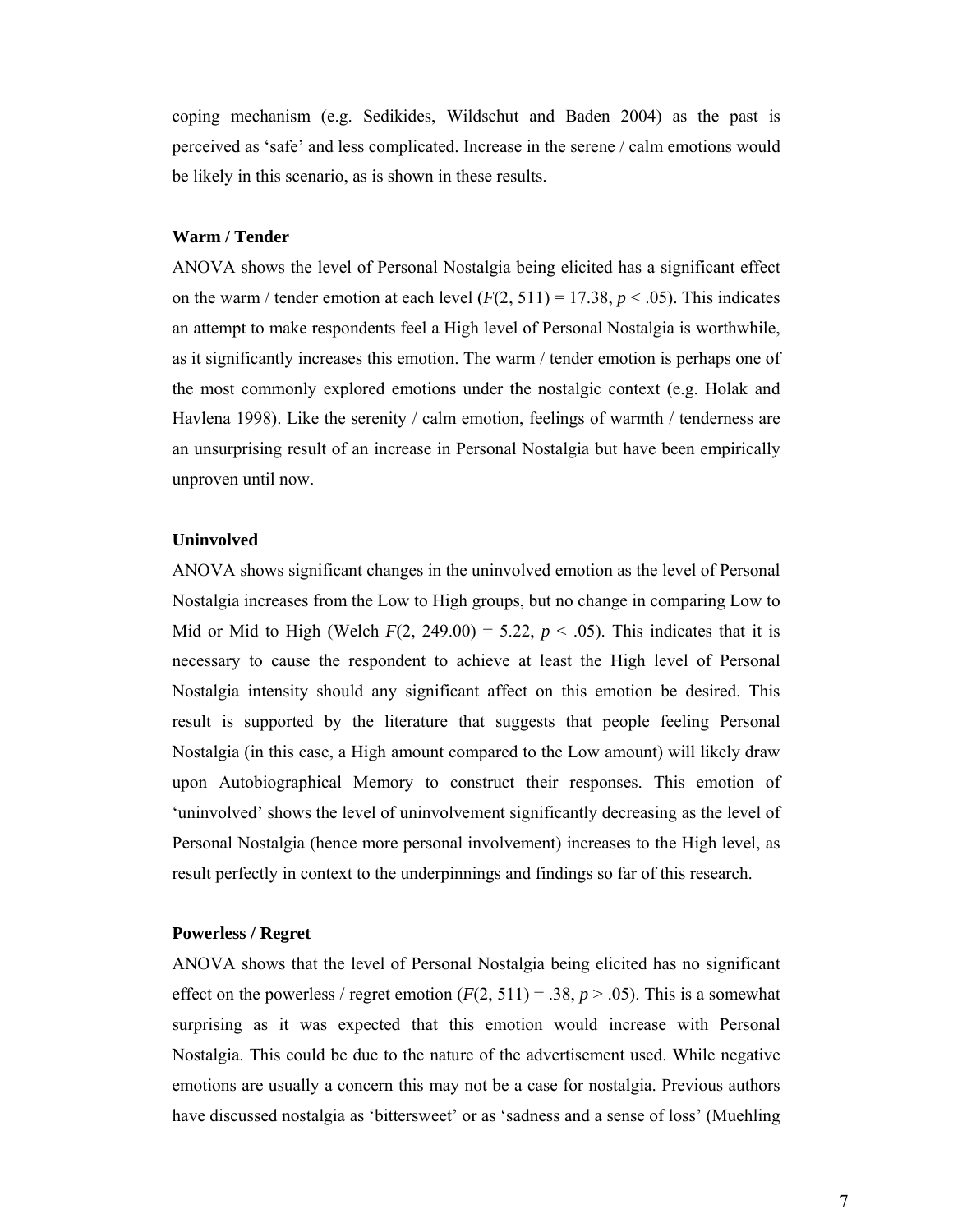and Sprott 2004; Baker and Kennedy 1994; Havlena and Holak 1991; Hirsch 1992; Holak and Havlena 1992; Holak and Havlena 1998; Johnson-Laird and Oatley 1989). It is possible a negative emotional response to nostalgia might be created by an advertisement, but that if the advert in question provided a way to remedy the feeling (that is by soothing the sense of loss etc. via purchase or similar) certain behaviours could be encouraged. The adverts in this test may have been perceived as offering a remedy in this case as it could be taken as a suggestion that Kodak (the brand in the study) may help you to 'remember the past' and 'never forget'. As such, the powerless feeling may have been reduced to an insignificant amount as the respondents felt that they did actually have power in the use of taking pictures in solve the potential problem. Should an advert elicit Personal Nostalgia and not suggest a way to sooth this loss, then this emotion may be significantly changed after all. This could pose a problem and would be worthwhile future research.

| <b>Emotion</b>                      | Group | <b>Mean</b> | S.D. | <b>Groups</b>                                       | Sig. | <b>Comments</b>                            |
|-------------------------------------|-------|-------------|------|-----------------------------------------------------|------|--------------------------------------------|
| Negative /<br><b>Irritation</b>     | Low   | 1.60        | 0.83 | $\rightarrow$ M<br>H<br>L                           | n.s. |                                            |
|                                     | Mid   | 1.53        | 0.84 | L<br>$M \rightarrow$<br>H                           | n.S. | No significant change                      |
|                                     | High  | 1.42        | 0.86 | H<br>L<br>$\rightarrow$ $\rightarrow$ $\rightarrow$ | n.s. |                                            |
| <b>Upbeat</b> /<br><b>Elation</b>   | Low   | 3.24        | 1.21 | L<br>$\rightarrow$ M<br>Н                           | sig. | Significant increase at                    |
|                                     | Mid   | 4.14        | 1.10 | $M \rightarrow H$<br>L                              | sig. | each level of Personal                     |
|                                     | High  | 4.47        | 1.32 | L<br>$\rightarrow$ $\rightarrow$ $\rightarrow$ H    | sig. | Nostalgia                                  |
| Serenity /<br>Calm                  | Low   | 4.44        | 1.10 | L<br>$\rightarrow$ M<br>Н                           | sig. | Significant increase at                    |
|                                     | Mid   | 4.88        | 0.87 | L<br>$M \rightarrow H$                              | sig. | each level of Personal                     |
|                                     | High  | 5.33        | 0.93 | L<br>$\rightarrow$ $\rightarrow$ $\rightarrow$ H    | sig. | Nostalgia                                  |
| Warm/<br><b>Tender</b>              | Low   | 4.41        | 1.23 | T.<br>$\rightarrow$ M<br>H                          | sig. | Significant increase at                    |
|                                     | Mid   | 4.95        | 1.08 | L<br>$M \rightarrow H$                              | sig. | each level of Personal                     |
|                                     | High  | 5.25        | 1.24 | L<br>$\rightarrow$ $\rightarrow$ $\rightarrow$ H    | sig. | Nostalgia                                  |
| <b>Uninvolved</b>                   | Low   | 2.91        | 1.43 | Η<br>L<br>$\rightarrow$ M                           | n.s. |                                            |
|                                     | Mid   | 2.65        | 1.13 | L<br>$M \rightarrow H$                              | n.s. | Low group significantly lower<br>than High |
|                                     | High  | 2.36        | 1.33 | Η<br>L<br>$\rightarrow$ $\rightarrow$ $\rightarrow$ | sig. |                                            |
| <b>Powerless /</b><br><b>Regret</b> | Low   | 2.48        | 1.33 | L<br>Н<br>М<br>$\rightarrow$                        | n.s. |                                            |
|                                     | Mid   | 2.56        | 1.32 | L<br>Н<br>М<br>$\rightarrow$                        | n.s. | No significant change                      |
|                                     | High  | 2.43        | 1.47 | L<br>Η<br>$\rightarrow$ $\rightarrow$ $\rightarrow$ | n.s. |                                            |

#### **Table 1**

Groups column indicates group compared (L=low, M=Mid, H=High). Sig. =  $p < .05$ , n.s. =  $p > 05$ .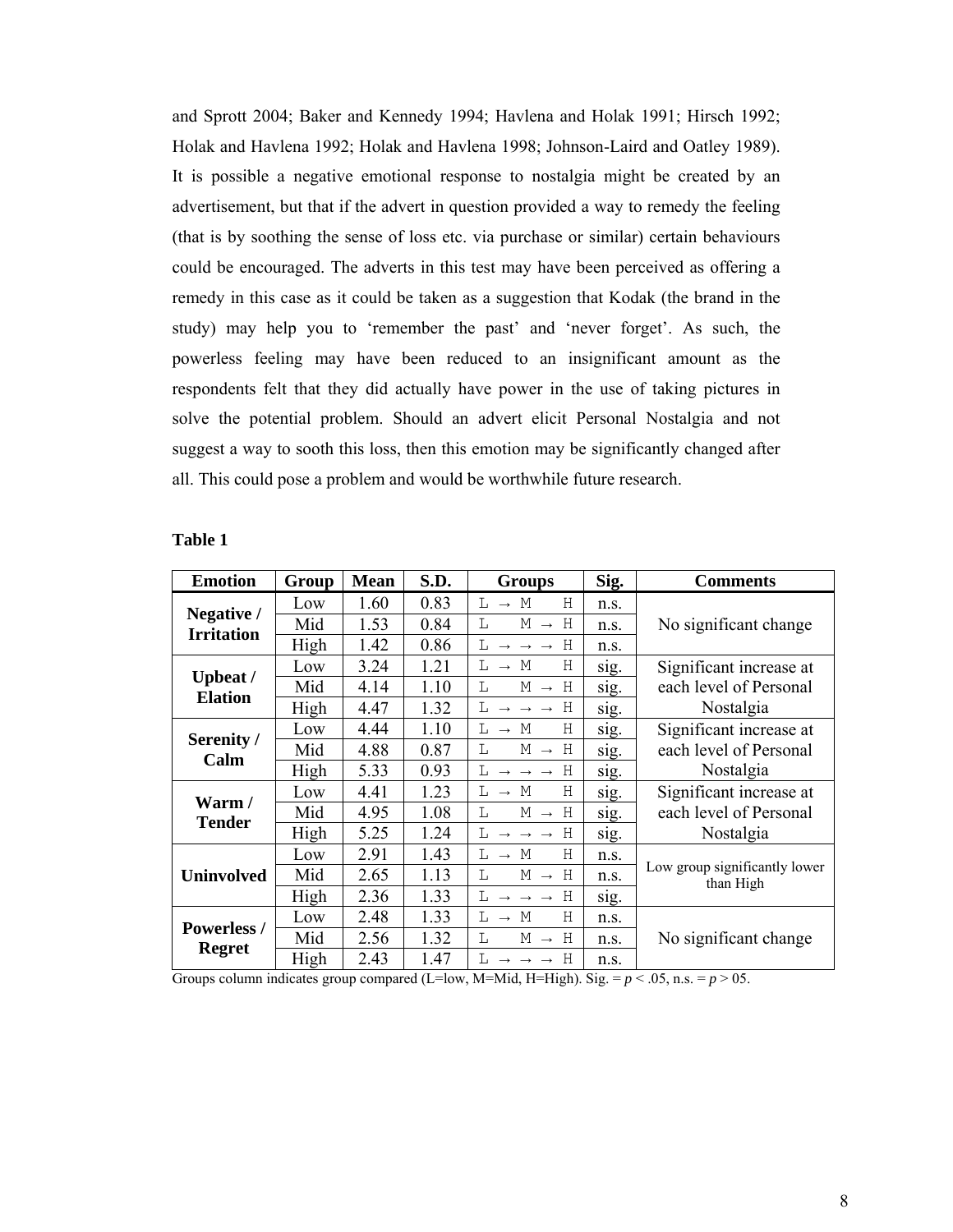#### **SUMMARY DISCUSSION, LIMITATIONS AND FUTURE DIRECTIONS**

Results of this research indicate that Upbeat / Elation, Serenity / Calm, and Warm / Tender emotions in the Personal Nostalgia response group significantly increased at each level of intensity examined. These emotions are likely to be considered positive, indicating that it is worthwhile to increase Personal Nostalgia levels to the High level in order to reap the benefit of these emotional reactions. No significant change was found in the Negative / Irritation, nor Powerless / Regret emotion as the level of Personal Nostalgia increased, although it was close in Powerless / Regret. Different circumstances, response groups, or nostalgic cue may have pushed this result 'over the line' so to speak so the possibility of this emotion being affected by the level of Personal Nostalgia intensity should not be entirely discounted. Finally, the 'Uninvolved' emotion had a significantly lower mean score in the Low group as opposed to the High, but not the Mid. This is a good indication of the underpinning of the study being accurate, as an increase in Personal Nostalgia to a high level should be more autobiographical and thus an emotion such as 'uninvolved' would be expected to be significantly lower in the Low Personal Nostalgia group, as is the case in this research. This research is significant to academics as it supports the need for future research in this area, especially in terms of other consumer reactions as this study is limited to only looking at emotional reactions. The results also provide practitioners with an understanding of how increasing the level of Personal Nostalgia experienced by respondents seems to be a worthwhile achievement as in most cases positive emotions are significantly increased by this result. However, the study is further limited as it only examines the responses of a narrow age group and uses respondent from one 'life station' (i.e. students). As such generalisability is a concern, although nostalgia has been indicated as concerning all persons regardless of age, gender, social class, ethnicity, or other social groupings (Greenberg, Koole, and Pyszczynski, 2004).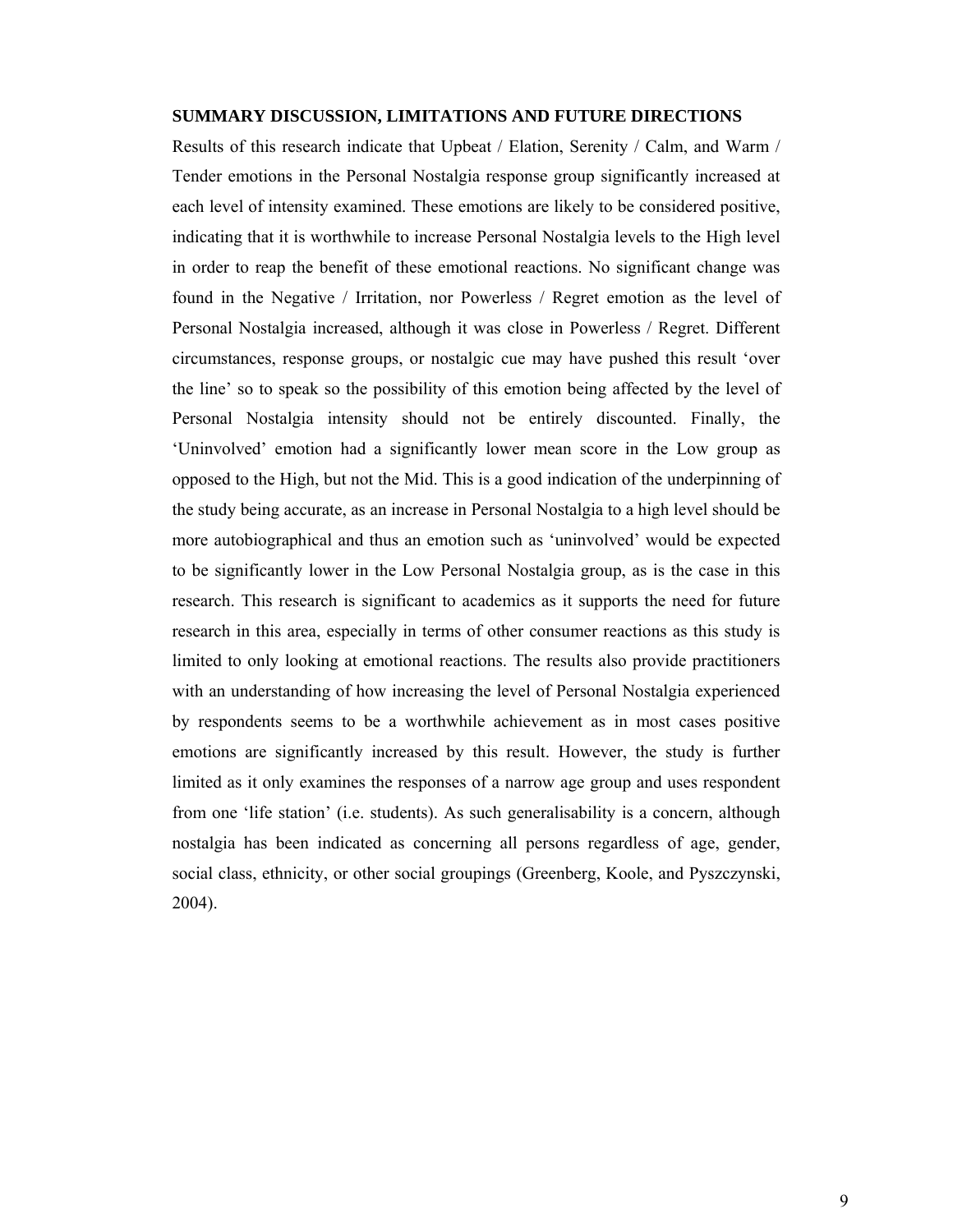#### **REFERENCES**

- Baker, S. M., and Kennedy, P. F. 1994. Death by Nostalgia: A Diagnosis of Contextspecific Cases. (in) Advances in Consumer Research, 21, C. T. Allen and D. R. John (eds.), 169-174, Provo, UT : Association for Consumer Research
- Batcho, K. I. 1995. Nostalgia: A Psychological Perspective. Perceptual and Motor Skills, 80, 131-143.
- Batra, R., and Ray, M. L. 1986. Affective Responses Mediating Acceptance of Advertising. Journal of Consumer Research, 13 (2), 234-249.
- Belk, R. W. 1990. The Role of Possessions in Constructing and Maintaining a Sense of Past. (in) Advances in Consumer Research, 17, M. E. Goldberg, G. Gorn, and R. W. Pollay (eds.) 669-676, Provo, UT : Association for Consumer Research,
- Brewer, W. F. 1986. What is Autobiographical Memory? (in) Autobiographical Memory. Rubin, D.C. (ed), 25-49, Cambridge, England, Cambridge University Press.
- Brown, S. P., Homer, P. M., and Inman, J. J. 1998. A Meta-Analysis of Relationships Between Ad-Evoked Feelings and Advertising Responses. Journal of Marketing Research, 35 (4), 114-126.
- Burke, M. C., and Edell, J. A. 1989. The Impact of Feelings on Ad-Based Affect and Cognition. Journal of Marketing Research, 26 (1), 69-83.
- Davis, F. 1979. Yearning for Yesterday: A Sociology of Nostalgia. New York: The Free Press.
- DelVecchio, D. 2000. Moving Beyond Fit: the Role of Brand Portfolio Characteristics in Consumer Evaluations of Brand Reliability. Journal of Product and Brand Management, 9 (7), 457-471.
- Dube, L., Cervellon, M-C., and Jingyuan, H. 2003. Should consumer attitudes be reduced to thier affective and cognitive bases? Validation of a hierarchical model. International Journal of Research Marketing, 20 (3), 259-272.
- Edell, J. A., and Burke, M. C. 1987. The Power of Feelings in Understanding Advertising Effects. Journal of Consumer Research, 14 (3), 421-433.
- Greenberg, J. (ed), Koole, S. L. (ed), and Pyszczynski, T. (ed) 2004. Handbook of Experimental Existential Psychology, 200-214, New York, US: Guilford Press.
- Greenwald, A. G. 1968. Cognitive Learning, Cognitive Response to Persuasion, and Attitude Change. (in) Psychological Foundations of Attitudes, Greenwald, A.G., Brock, T.C., Ostrom, T.M., (eds.), New York: Academic Press.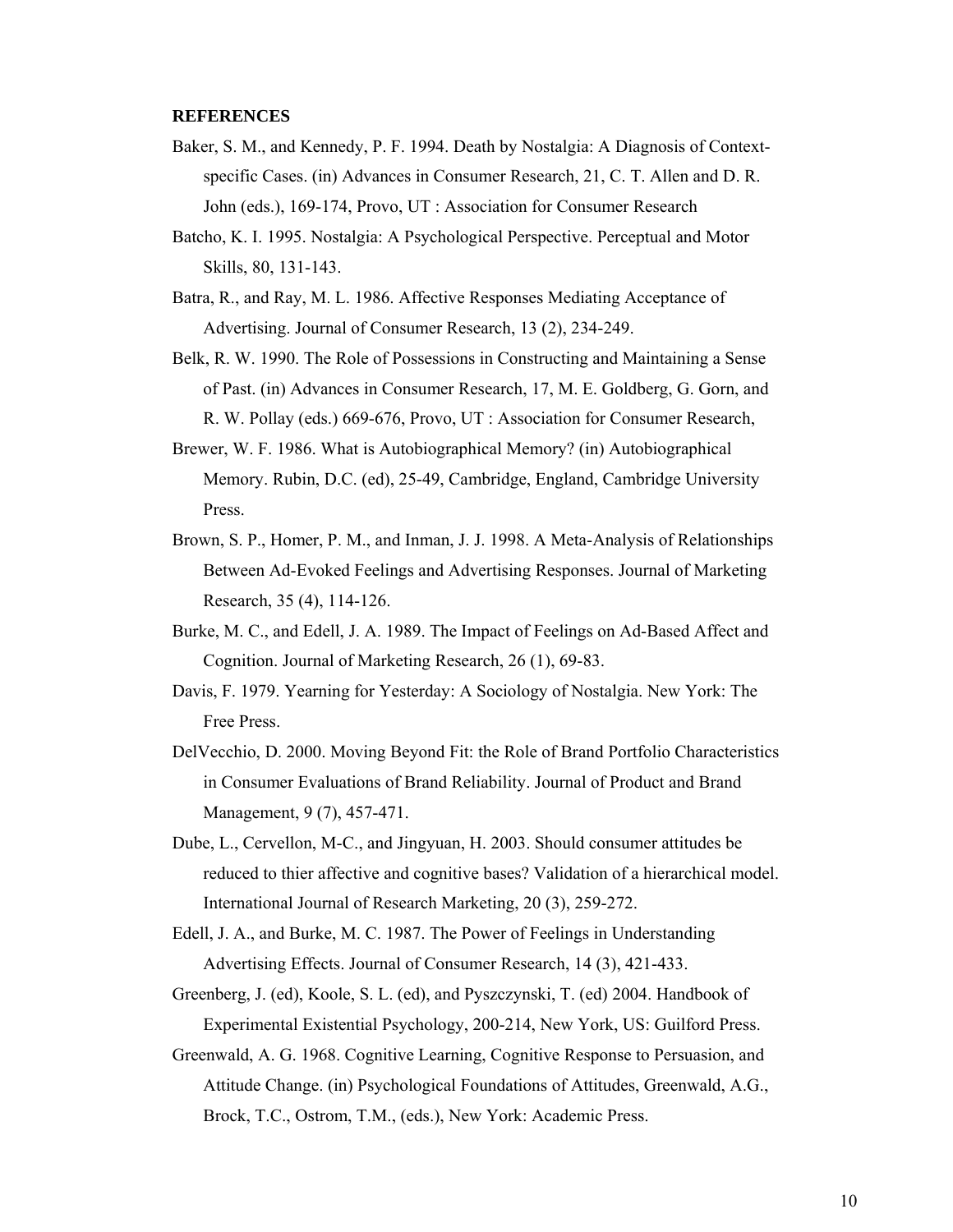Halbwachs, M. 1950. The Collective Memory. New York, Harper Colophon Books.

- Halbwachs, M. 1992. On Collective Memory. Lewis A. Coser (edited / translated). USA, The University of Chicago Press.
- Havlena, W. J., and Holak, S. L. 1991. The Good Old Days: Observations on Nostalgia and Its Role in Consumer Behavior. (in) Advances in Consumer Research, 18, R. H. Holman and M. R. Solomon (eds.), 323-329, Provo, UT: Association for Consumer Research.
- Hirsch, A. R. 1992. Nostalgia: A Neuropsychiatric Understanding. (in) Advances in Consumer Research, J. E Sherry, Jr., and B. Sternthal, (eds.), 19 Provo, UT: Association for Consumer Research, 390-395.
- Holak, S. L., and Havlena, W. J. 1992. Nostalgia: An Exploratory Study of Themes and Emotions in the Nostalgic Experience. (in) Advances in Consumer Research, 19, J. F. Sherry, Jr. and B. Sternthal (eds.), 380-387, Provo, UT: Association for Consumer Research.
- Holak, S. L., and Havlena, W. J. 1998. Feelings, Fantasies, and Memories: An Examination of the Emotional Components of Nostalgia. Journal of Business Research. 42 (3), 217-226.
- Holak, S. L., Matveev, A. V., and Havlena, W. J. 2008. Nostalgia in Post-socialist Russia: Exploring Applications to Advertising Strategy. Journal of Business Research, 61 (2), 172–178.
- Holbrook, M. B., and Batra, R. 1987(a) Assessing the Role of Emotions as Mediators of Consumer Responses to Advertising. Journal of Consumer Research, 14 (3), 404-420.
- Holbrook, M. B., and Batra, R. 1987(b) Towards a Standardized Emotional Profile (SEP) Useful in Measuring Responses to the Nonverbal Components of Advertising. (in) Nonverbal Communications in Advertising, S. Hecker and D. W. Stewart (eds.), Lexington, M.A., D.C. Heath.
- Homer, P. M., and Yoon, S. G. 1992. Message Framing and the Interrelationships Among Ad-Based Feelings, Affect, and Cognition. Journal of Advertising, 21 (1), 19-33.
- Johnson-Laird, P. N., and Oatley, K. 1989. The Language of Emotions: An Analysis of Semantic Field. Cognition and Emotion, 3 (2), 81–123.
- Krugman, H. 1967. The Measurement of Advertising Involvement. Public Opinion Quarterly, 30 (4), 583-596.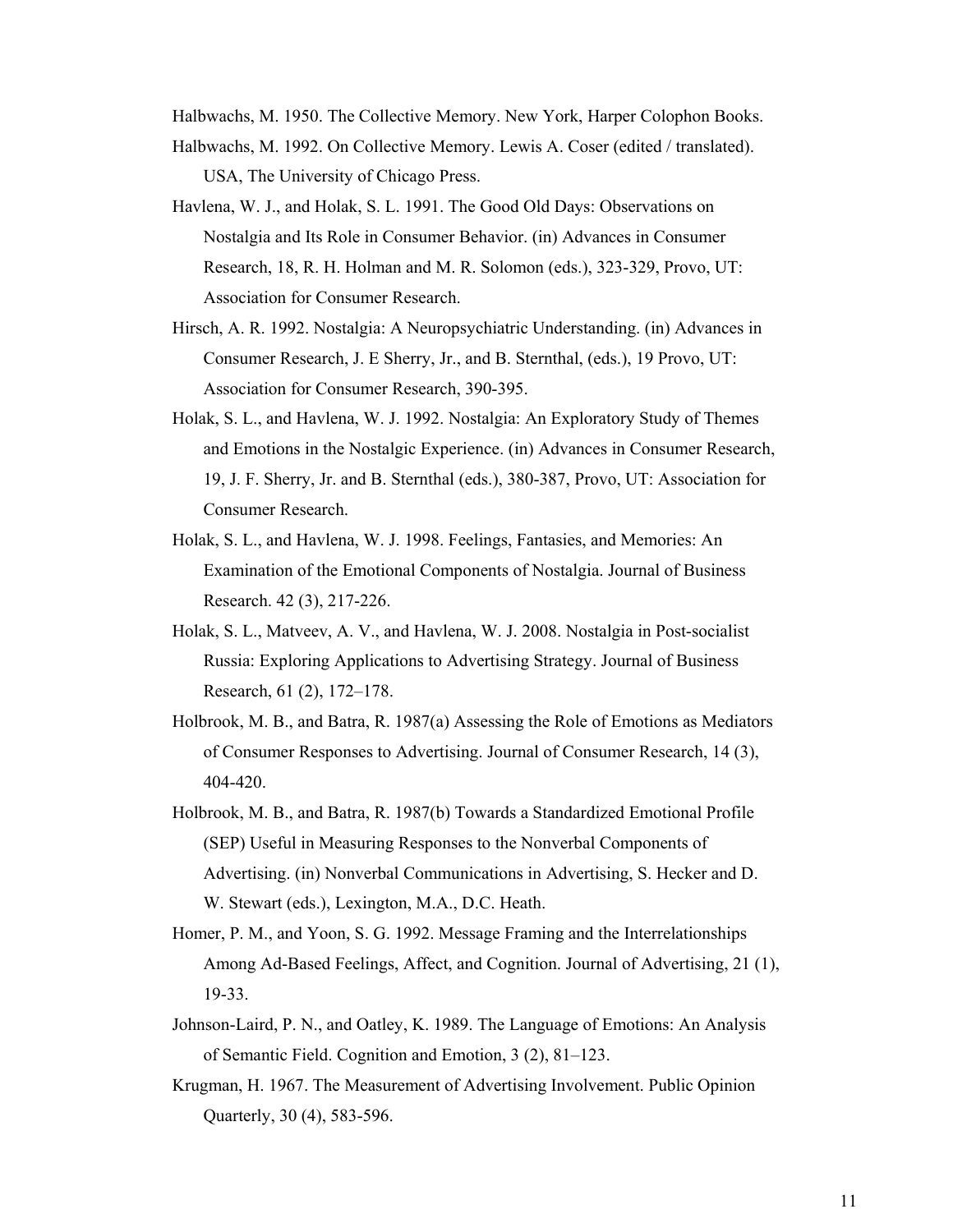- Larsen, J. T., McGraw, A. P, and Cacioppo, J. T. 2001. Can People Feel Happy and Sad at the Same Time?. Journal of Personality and Social Psychology, 81 (4), 684-696.
- MacKenzie, S. B., Lutz, R. J., and Belch, G. E. 1986. The Role of Attitude Toward the Ad as a Mediator of Advertising Effectiveness: A Test of Competing Explanations. Journal of Marketing Research, 23 (2), 130-143.
- Marchegiani, C. and Phau, I. 2009 (under review). Dividing Emotions in Nostalgic Appeal: A Personal vs. Historical Approach. ANZMAC (2009) Melbourne.
- Marchegiani, C. and Phau, I. (in press). Away from 'Unified Nostalgia': Conceptual Differences of Personal and Historical Nostalgia Appeals in Advertising. Journal of Promotion Management.
- Mitchell, A. A., and Olson, J. C. 1981. Are Product Beliefs the Only Mediator of Advertising Effects on Brand Attitude?. Journal of Marketing Research, 18 (3), 318-332.
- Muehling, D. D., and Sprott D. E. 2004. The Power of Reflection: An Empirical Examination of Nostalgia Advertising Effects. Journal of Advertising, 33 (3), 25- 36.
- Neisser, U. 1988. What is Ordinary Memory the Memory of?. (in) Remembering Reconsidered: Ecological and Traditional Approaches to the Study of Memory. U. Neisser and E. Winograd (eds.), 356-373, Cambridge, England, Cambridge University Press.
- Petty, R. E., and Cacioppo, J. T. 1986. Communication and Persuasion: Central and Peripheral Routes to Attitude Change. New York, Springer-Verlag.
- Richins, M. L. 1997. Measuring Emotions in the Consumption Experience. Journal of Consumer Research, 24 (2), 127-146.
- Sedikides, C., Wildschut, T., and Baden, D. 2004. Nostalgia: Conceptual Issues and Existential Functions. (in) The Handbook of Experimental Existential Psychology, Greenberg, J., Koole, S. L., and Pyszczynski, T. A. (eds). New York, Guilford Press.
- Stayman, D. M., and Aaker, D. A. 1988. Are All Effects of Ad-Induced Feelings Mediated by Aad?. Journal of Consumer Research, 15 (2), 368-373.
- Stern, B. B. 1992. Nostalgia in Advertising Text: Romancing the Past. (in) Advances in Consumer Research, 19, J. F. Sherry, Jr. and B. Sternthal (eds.), 388-389, Provo, UT: Association for Consumer Research.